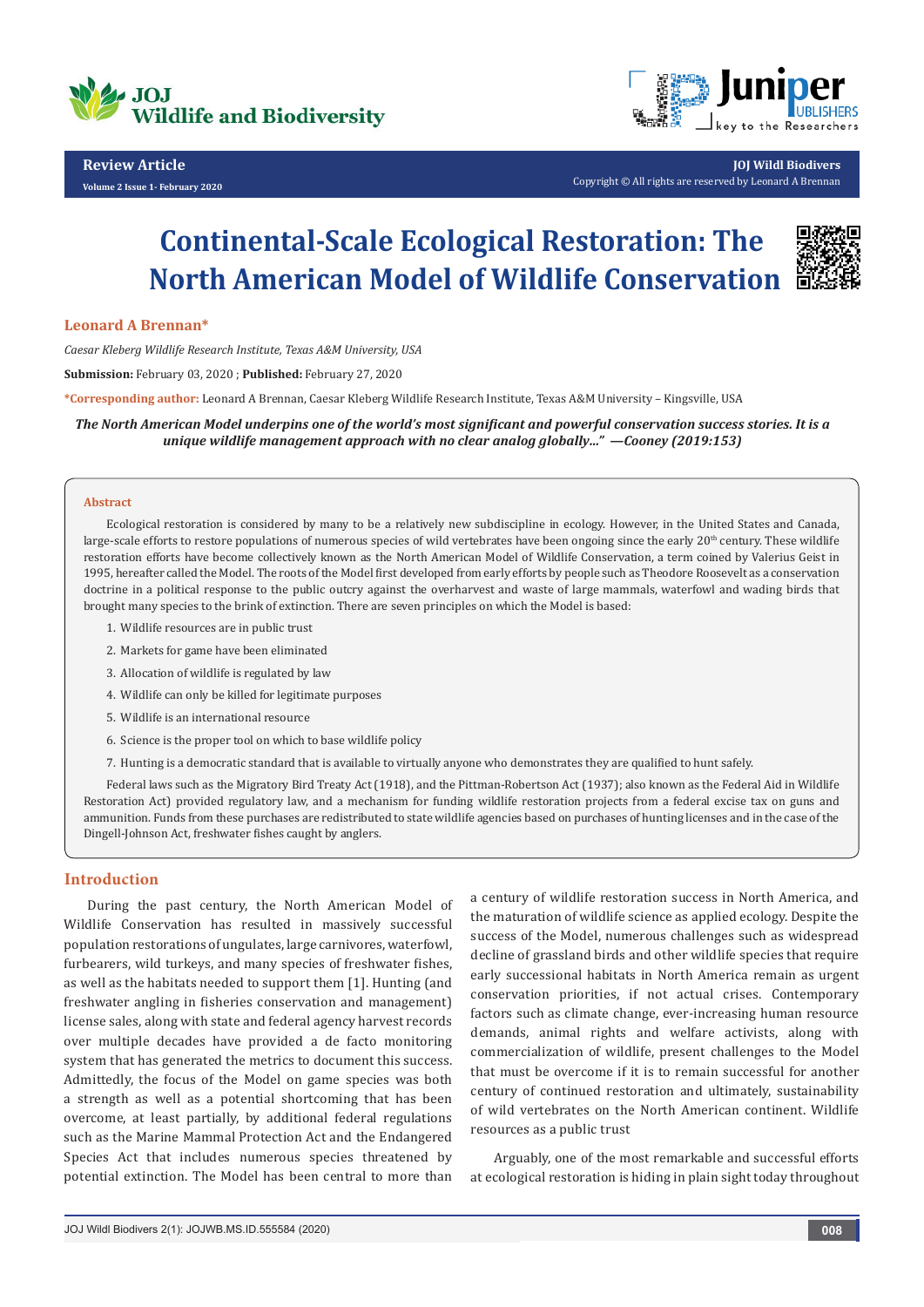most of the continental United States and Canada. The fact that wildlife resources are held in public trust is a policy that has been central to the recovery and restoration of many species of game animals in North America. In Europe, game animals were considered property of the Crown, and thus were inaccessible to commoners. When Europeans settled North America, they found an abundance of game animals and fishes and virtually unlimited access to these resources. Thus, access to abundant populations of game species was virtually unlimited to anyone almost anywhere as the colonies and provinces were settled [1,2]. The downside of this situation was that people took this unlimited access to game animals for granted. Over time, the overexploitation of game animals resulted in a classic example of a tragedy of the commons [3]. However, the implementation of laws, acts and policies, as well as cultural awareness and appreciation of wildlife, has resulted in enormously successful wildlife population restoration projects.

#### **Markets for game have been eliminated**

The unregulated killing of game animals for sale to markets and restaurants was a huge policy challenge that had to be solved in order for conservation and hence restoration these resources to occur. In the late  $19<sup>th</sup>$  and early  $20<sup>th</sup>$  centuries, people such as Theodore Roosevelt and George Bird Grinnell formed the Boone and Crockett Club to promote their philosophy of fair-chase hunting, as opposed to the widespread killing of game for sale to markets [4].

## **Allocation of wildlife is regulated by law**

The legal framework of international treaties, federal laws and state regulations that form the basis of the Model have worked to promote the restoration of game populations because they have been largely impervious to political changes and challenges [5] over more than a century. Beginning with the U.S. Constitution and the Second Amendment in the Bill of Rights (to own firearms), the influence of English Game Law was overthrown as the U.S. became an independent country. The concept of wildlife in particular and nature in general as common property that cannot be privately owned has roots in ancient Roman law. In 1842, the U.S. Supreme Court formally recognized states as public trustees of wildlife, and in 1896, further designated that wildlife was legally held in public trust, rather than private ownership. The Lacey Act of 1900 protects both plants and animals by prohibiting trade in these resources. "It is one of the most significant pieces of legislation to curtail the unlawful taking of wildlife in the United States..." Cummins (2019:60)

## **Wildlife can only be killed for legitimate purposes**

Definitions of what are legitimate versus illegitimate reasons for killing wildlife has changed to some extent over past decades. Shifting the take of game species from market hunting economics to a philosophy of fair chase hunting clearly drew a line between illegitimate and legitimate purposes. Killing wild

birds for plumage to decorate women's hats quickly went from being legitimate to illegitimate in the early 20<sup>th</sup> century as the public became appalled at such a practice.

While killing game species for their meat to nourish humans is obviously a legitimate pursuit, this history of how predators have been treated becomes much more complicated. When most of North America was wilderness, potentially dangerous animals such as bears, wolves and mountain lions were obviously seen as threats to human life as well as competition for meat from game species. As time marched forward however, people were nearly successful at eradicating these large carnivores, even to the point of making populations of several of these species endangered. Today, protection under the Endangered Species Act makes the killing of large predators illegal in most cases, other than in cases of repeated livestock depredation or human safety.

## **Wildlife is an international resource**

The 1918 Migratory Bird Treaty between the United States and Canada clearly established an international basis for wildlife conservation and restoration in North America. Unlike people, animals pay no attention to political boundaries, and as such, the agreement between the U.S. and Canada has been a cornerstone of the Model [6].

## **Science is the proper tool on which to base wildlife policy**

Basing wildlife policy on science should be straight-forward and based on common sense. In his book Game Management [7] basing management actions on scientific finding was a crosscutting theme. In a classic case history of basing wildlife-habitat management actions on science, Herbert Stoddard demonstrated the important role of prescribed fire for maintaining northern bobwhite habitat [8] despite spirited opposition from federal agencies [9].

Far too often, however, there is a disconnect between science and policies linked to management [10]. In wildlife science, examples of such disconnects cut across taxa, (Brennan 2012, Herman 2012) [11] as well as regions (Bowers et al. 2012) and agencies block et al.2012) [12].

## **Hunting is a Democratic Standard**

In England, the monarchy not only owned game species and wildlife according to divine right, they also controlled access to firearms, hunting dogs, and other paraphernalia used for hunting. Clearly, this draconian policy served to keep commoners in their place, and keep them from posing threats to the monarchy, vis-àvis by prohibiting ownership to firearms.

#### **Contrast with Australia**

Given the dominance of English settlement in North America and Australia, it is reasonable to ask why the Model took root in North America but not in a comparable manner in Australia. A potential theory to explain this difference may be that Australia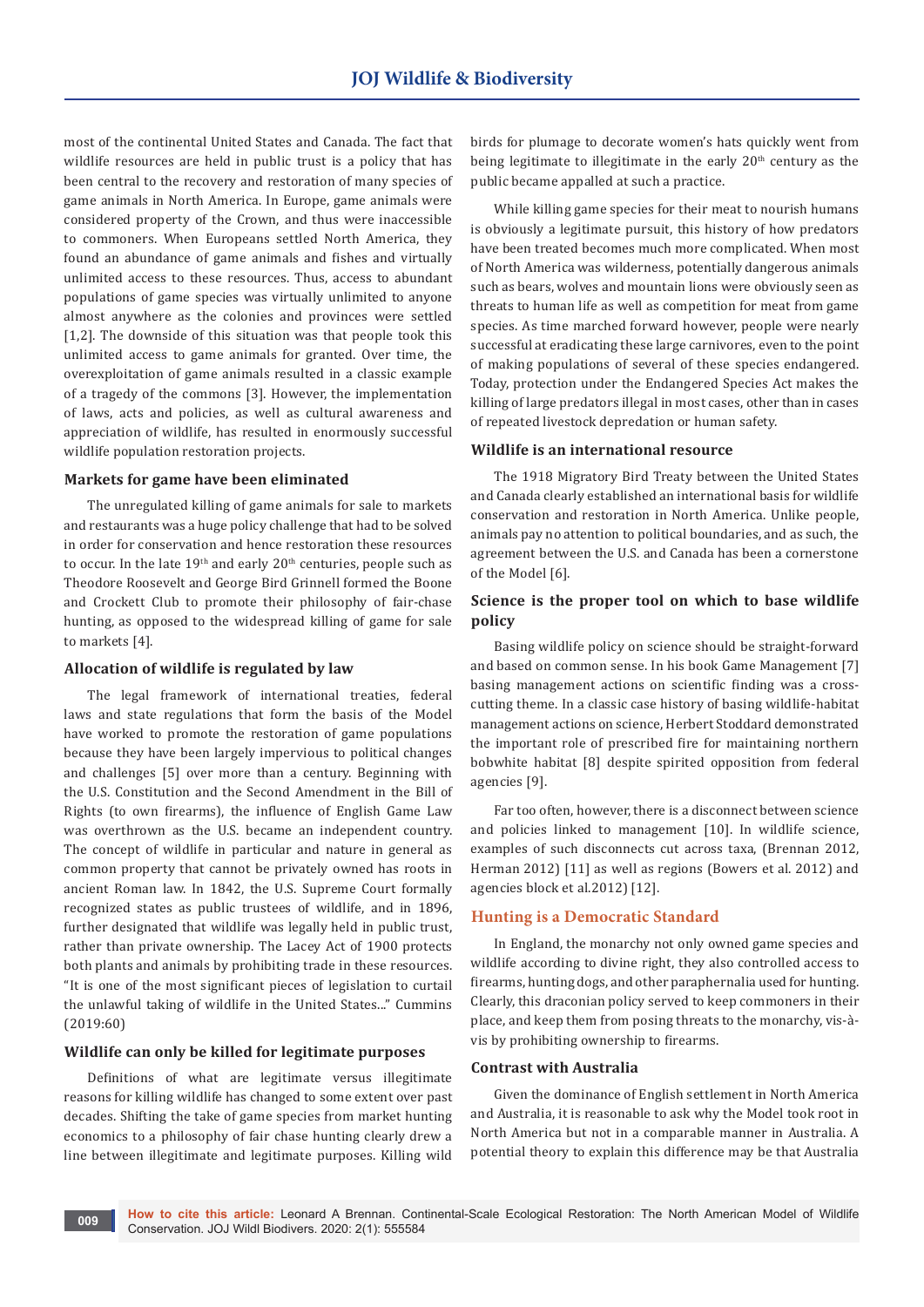was settled as a penal colony, whereas most of the original colonies and provinces in the U.S. and Canada were settled by people with free will. Burgin [13] considered these settlement differences but looked beyond them by noting that Australian colonists found wildlife on that continent to be relatively scarce and highly unfamiliar compared to the abundant and economic value of game species. In North America, a social-utilitarian approach to wildlife conservation emerged, with recreational hunting as a cornerstone whereas in Australia, a holistic approach to conservation of biodiversity emerged, with far less recreational hunting in their culture than in North America.

## **Why has the Model worked to restore wildlife populations in North America?**

Several components of the Model have worked together in concert to restore wildlife in North America. First, cession of over-exploitation of animals from market hunting was a critical step in this regard, along with adoption of a fair-chase hunting philosophy. Second, a hard-wired federal funding mechanism from excise taxes on sporting arms, ammunition, and angling supplies and gear has resulted in billions of dollars for state agencies to purchase land for state hunting areas, as well as support agency programs and personnel. The excise taxes are collected a point of sale, and deposited in Washington D.C. These funds (Pittman-Robertson in the case of hunting, Dingell-Johnson in the case of angling, are then redistributed to states based on sales of hunting and fishing licenses and land area. Thus, federal funds to aid wildlife and fisheries restoration are proportionally distributed to states based on license sales; more license sales in a state means more federal aid for restoration, and vice versa.

Third, state wildlife agencies, over the years, have created de facto monitoring programs that have documented, and continues to document, population trajectories of harvested species. Hunter check stations, surveys, license sales, and myriad population counting techniques have documented the recovery of deer, furbearers, waterfowl, web less migratory game birds and other resident game birds.

Fourth, the majority of wildlife population restoration recovery efforts, especially those that use a triple-t approach (trap, tag and translocate) have focused on restoring native species to their original geographic ranges. This has especially been the case with deer and wild turkeys. In some cases, nonnative species have been introduced such as pheasants, chukars and Hungarian partridge.

Fifth, there is a massive cultural appreciation for wildlife in North America. The rapid demise of bison, beaver, deer, and other once common animals struck a chord with the general public, thanks to the many "early champions" who promoted wildlife conservation efforts. Hunters and anglers, through the taxes they pay for sporting arms and ammunition, angling gear, and licenses have done more than any other group to restore wildlife populations in North America. To many in the public who are

uninformed, this seems to be a contradiction in terms because they conflate harvesting game animals as a negative phenomenon rather than a sustainable pursuit, if managed correctly with bag limits and hunting seasons based on biological criteria.

#### **Threats and Challenges to the Model**

The legal and cultural constructs that form the basis for the Model, and hence one of the largest and most successful ecological restoration projects in the world have been moreor-less impervious to the winds of political change during the past century or so. Nevertheless, there are numerous emerging challenges in our society and culture that need to be addressed if the Model is to remain successful. Seven of the most significant challenges to the Model include

- 1. Increasing human population
- 2. Globalization
- 3. Urbanization
- 4. Novel Ecosystems
- 5. Fragmentation
- 6. Lack of adequate funding
- 7. Superabundance of both native and invasive species

These topics were addressed in detail by Brennan et al. [14] and are summarized here.

#### **Increasing human population**

The human population is on track to reach 8.5 billion people by 2030. The implications for maintaining any kind of sustainable use of renewable natural resources are enormous.

#### **Globalization**

The process of globalization moves ideas and causes organizations to operate on an international scale. What this means is that distant publics can influence local and regional policies by lobbying and generating political pressure to advance agendas that may or may not be helpful for wildlife restoration and conservation.

#### **Urbanization**

More than two-thirds (68%) of the global population is projected to live in urban areas by 2050. In North America, more than 80% of the population already lives in cities. Thus, the human-nature divide is likely on track to become wider rather than narrower.

#### **Novel Ecosystems**

Biogeographers now consider us to be in the Anthropocene era. Half to three-quarters of the globe is dominated by urban, suburban and industrialized landscapes. Putting the development of novel ecosystems in the context of climate change makes this challenge to the Model enormous.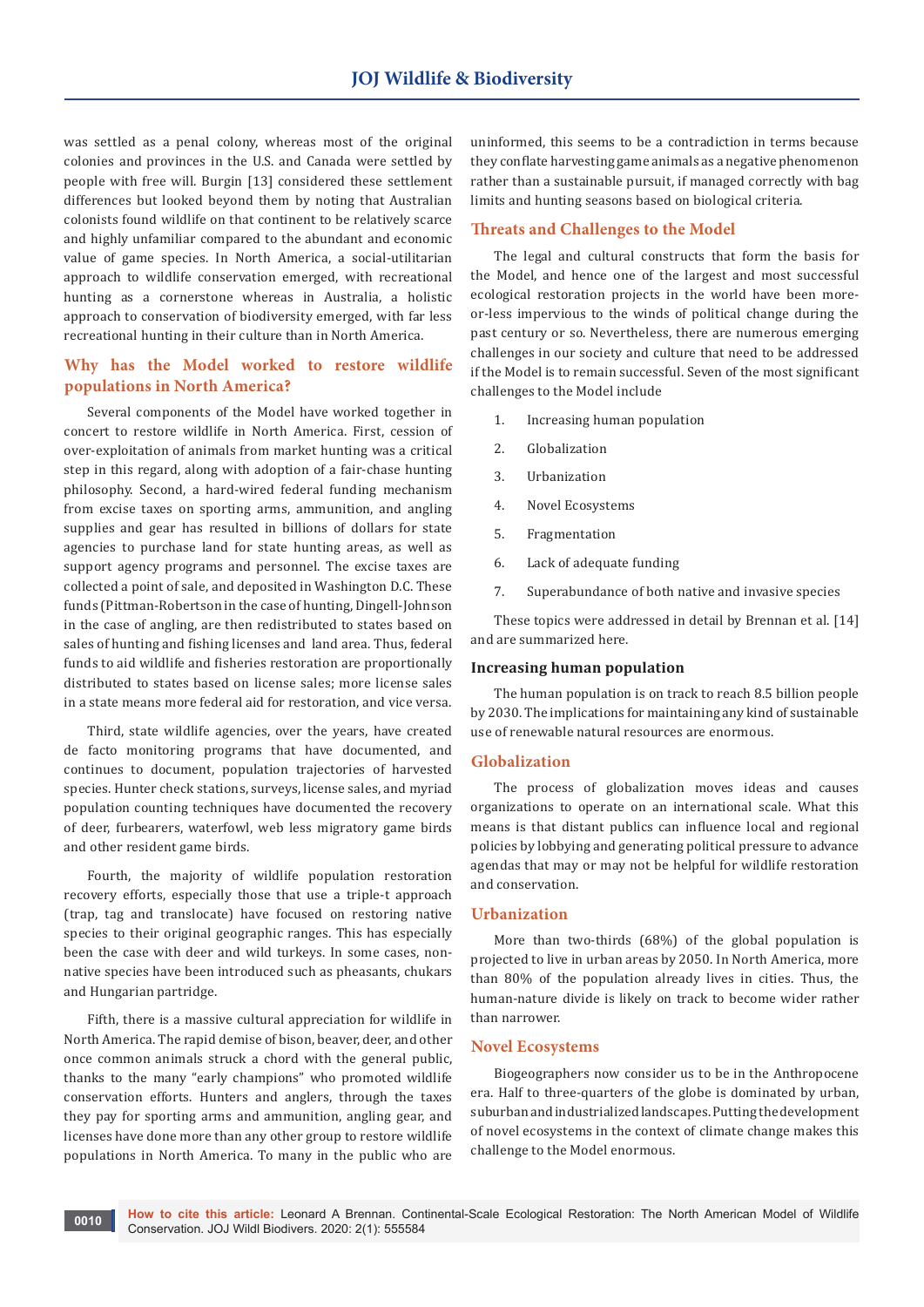## **Fragmentation**

Connectivity, which is the inverse of fragmentation, is essential for maintenance of virtually all populations of wild animals, whether they are migratory or resident. Declines in huntable populations can work to potentially erode license sales and other formula-funding support for wildlife restoration.

#### **Lack of adequate funding**

As noted above, hunters and anglers have generated the lion's share of financial support for wildlife restoration during the past century. It is clear that alternative sources of funding need to be identified so that less of the burden falls on hunters and anglers to support wildlife restoration efforts. Perhaps a modest excise tax on camouflage clothing, binoculars, field guides and bird seed can provide additional support for wildlife restoration efforts, especially for species that are not hunted. The state of Missouri has a fraction of a penny tax on soft drinks that goes directly to their state conservation agency, which has worked as a supplement to funds from hunters and anglers for nearly three decades.

#### **Superabundance of species**

In certain instances, the Model has resulted in a superabundance of species such as white-tailed deer, elk, snow geese, beavers and even black bears. This, in turn, leads to human-wildlife conflict such as crop depredation, damage to buildings, and excess bird manure on golf courses and city parks. These sorts on negative interactions have the potential to erode public support for wildlife restoration and conservation.

#### **Other Legislation that Compliments the Model**

The Marine Mammal Protection Act and the Endangered Species Act are two pieces of federal legislation that have worked with the Model to restore populations of animals that were once at the brink of extinction. Elephant seals are a species that has benefitted from the Marine Mammal Act (by protecting them from exploitation), and peregrine falcon's populations have been restored to the point to where they were taken off the endangered species list. In the case of peregrine falcons, legislation banning the use of DDT and related chlorinated hydrocarbons allowed falconers to successfully restore peregrines throughout the eastern two-thirds of the United States.

#### **Postlude**

Ecological restoration is a tricky business. The concept of restoration is often deemed a warm and fuzzy effort to put things back to the way they were before humans messed things up. How we decide what to restore and what not to restore is a topic way beyond the scope of this short article. Nevertheless, in the late 19<sup>th</sup> century, people joined hands in what must have seemed like an impossible task at the time: restoring native game animals to their former levels of abundance. By and large, they got things right, and were wildly successful. However, we still have a long way to go when it comes to restoration of populations of wild species of animals and the habitats that support them. The northern bobwhite quail, numerous species of grassland birds, as well as scores of species that remain on the endangered list all need attention from the North American Model of Wildlife Conservation as we move forward through this century, and beyond.

#### **Acknowledgment**

This is publication number 20-111 from the Caesar Kleberg Wildlife Research Institute. Support from the C.C. Winn Endowed Chair in the Richard M. Kleberg, Jr. Center for Quail Research made this paper possible.

## **References**

- 1. [Block WM, VA Saab, L Ruggerio \(2012\) Putting science into action on](https://www.crcpress.com/Wildlife-Science-Connecting-Research-with-Management/Sands-DeMaso-Schnupp-Brennan/p/book/9780367381325)  [Forest Service lands. in JP Sands, SJ DeMaso, MJ Schnupp, et al. \(Edt.\)](https://www.crcpress.com/Wildlife-Science-Connecting-Research-with-Management/Sands-DeMaso-Schnupp-Brennan/p/book/9780367381325)  [Wildlife science: connecting research with management. CRC Press,](https://www.crcpress.com/Wildlife-Science-Connecting-Research-with-Management/Sands-DeMaso-Schnupp-Brennan/p/book/9780367381325)  [Taylor and Francis Group, Florida, pp 333.](https://www.crcpress.com/Wildlife-Science-Connecting-Research-with-Management/Sands-DeMaso-Schnupp-Brennan/p/book/9780367381325)
- 2. Mahoney SP, V Geist, PR Krausman (2019). The North American Model of Wildlife Conservation: setting the stage for evaluation. in S. P. Mahoney and V. Geist, editors. The North American Model of Wildlife Conservation. Johns Hopkins University Press, Baltimore, MD, pp 1-8.
- 3. Geist V, SP Mahoney (2019) North American ecological history as the foundation of the model. in S. P. Mahoney and V. Geist, editors. The North American Model of Wildlife Conservation. Johns Hopkins University Press, Baltimore, MD, Pp. 9-25.
- 4. Hardin G. 1968. Tragedy of the commons. Science 162:1243-1248.
- 5. Peek J (2019) The great early champions. in SP Mahoney, V. Geist, editors. The North American Model of Wildlife Conservation. Johns Hopkins University Press, Baltimore, MD, pp 44-55.
- 6. Cummins JL (2019) Critical legislative and institutional underpinnings of the North American Model. in S. P. Mahoney and V. Geist, editors. The North American Model of Wildlife Conservation. Johns Hopkins University Press, Baltimore, MD, Pp. 56-72.
- 7. Cooney R (2019) A comparison of the North American Model to other conservation approaches. in S. P. Mahoney and V. Geist, editors. The North American Model of Wildlife Conservation. Johns Hopkins University Press, Baltimore, MD, PP. 148-155.
- 8. Sandios J (2013) Nature's nations: the shared conservation history of Canada and the U.S.A. International Journal of Environmental Studies 70: 358-371.
- 9. Leopold A (1933) Game management. Charles Scribner's Sons, NY.
- 10. Stoddard HL (1931) The bobwhite quail. Its habits, preservation and increase. Charles Scribner's Sons, NY.
- 11. Herman SG (2012) Sage-grouse and the disconnect between research and management on public lands in the American West. in JP Sands, SJ DeMaso, MJ Schnupp, (Edt.) Wildlife science: connecting research with management. CRC Press, Taylor and Francis Group, Boca Raton, FL Pages 129-140
- 12. [Brennan LA \(2015\) Hunters are a fundamental component of northern](https://www.tandfonline.com/doi/abs/10.1080/00207233.2015.1082802)  [bobwhite quail conservation. International Journal for Environmental](https://www.tandfonline.com/doi/abs/10.1080/00207233.2015.1082802)  [Studies 72: 830-838.](https://www.tandfonline.com/doi/abs/10.1080/00207233.2015.1082802)
- 13. Sands JP, SJ DeMaso, M J Schnupp, LA Brennan, (2012) Wildlife science: connecting research with management. CRC Press, Taylor and Francis Group, Boca Raton, FL